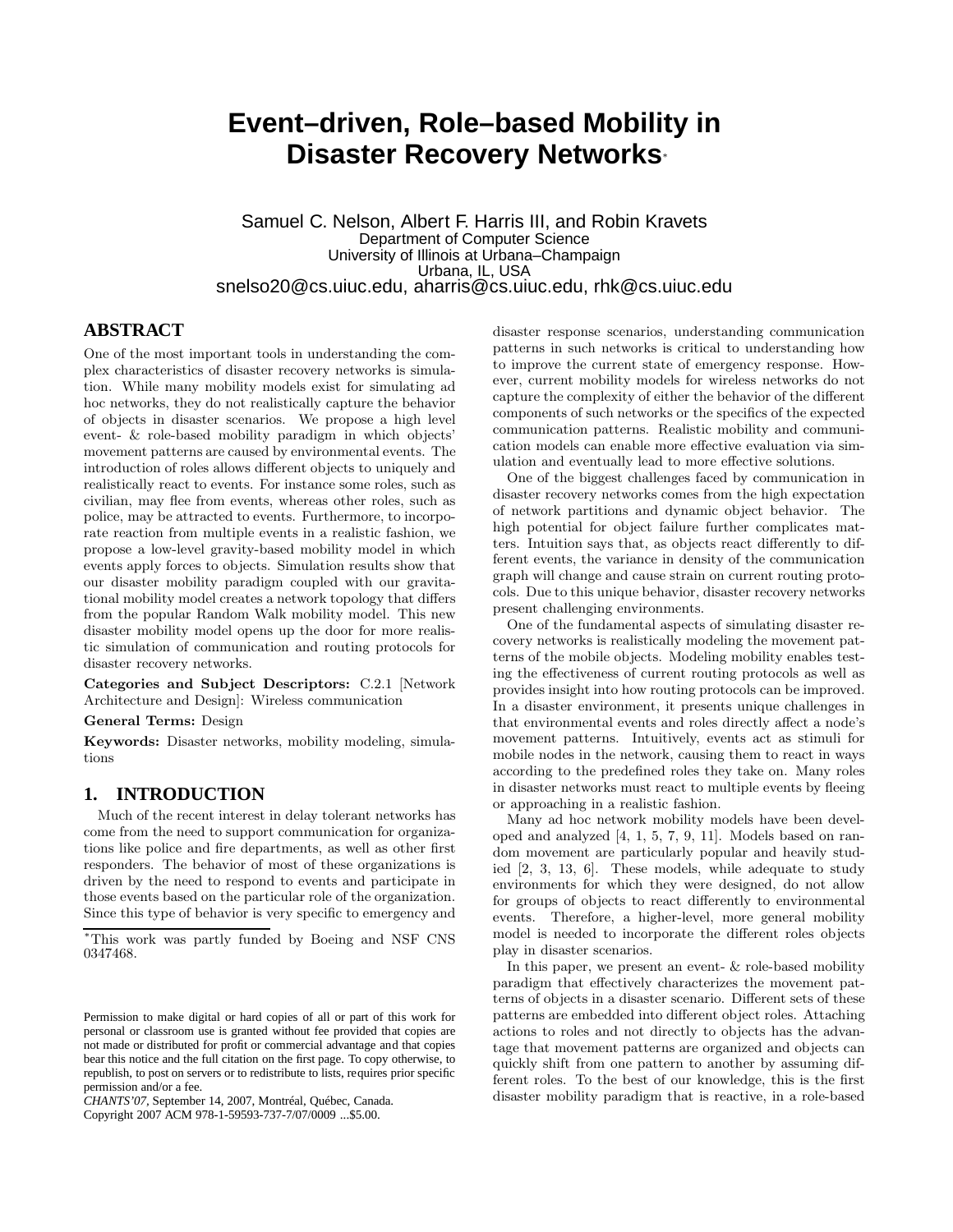fashion, to environmental events and their associated parameters.

The main contribution of our research is the classification of a generic event- & role-based mobility paradigm that completely defines movement patterns given a series of environmental events for a set of characteristic roles. Additionally, we present a low-level physics-based gravitational mobility model that "plugs in" to our event-driven, role-based paradigm allowing objects to react to the presence of numerous disaster events based on the particular role of the node. This allows objects to flee from or approach multiple, unrelated events. To evaluate the effect of our comprehensive model on communication patterns in disaster recovery networks, we discuss a new set of relevant metrics that help characterize the changes in topology as disaster events unfold. Finally, we have developed a set of tools to realistically construct a mobility scenario and trace files of our disaster mobility model for the ns2 network simulator [10].

The remainder of this paper is organized as follows. Section 2 discusses the properties of objects in disaster recovery scenarios that affect their mobility patterns. Section 3 presents the details of our event- and role-based mobility paradigm. Section 4 presents a gravity-based low-level mobility model that can be used with our high-level paradigm. Section 5 presents the methodology we use to study the properties of our model, including a presentation of the metrics used to evaluate the resulting networks. Section 6 presents the results of our simulation study. Finally, Section 7 presents some conclusions and future directions.

#### **2. MODELING OBJECT BEHAVIOR**

Modeling the movement behavior of mobile objects has been heavily studied. Due to its simplicity and effectiveness, the Random Walk [6] model is widely used to model such object behavior. In this model, a node randomly chooses a direction in  $[0, 2\pi)$  along with a speed, and moves according to those choices for a set amount of time. After this time has expired, the node repeats the process. A recent model by Jardosh et al. [7] takes polygon-shaped objects into account by using Voronoi diagrams to build walks. While many of these models are adequate for their particular environments, all objects generally act in the same way and, therefore, do not give the flexibility required for modeling disaster scenarios. This is because real people and vehicles take on roles, allowing them to react to events in a distinct fashion.

Mobility in disaster recovery scenarios is fundamentally driven by environmental events. These events act as stimuli towards objects and directly cause them to change their movement patterns. While some current models, including [7], could be extended to react to external stimuli, truly capturing the complex interactions between more than one environmental event requires building new mobility models with event-driven actions as the primitive concept. Furthermore, while all objects react to relevant events, different classes of objects react in different ways. In other words, object behavior changes over time and is not uniform across all nodes. Objects also must react to multiple events in a realistic and smooth fashion. There is currently no adequate mobility model that takes into account these observations.

To illustrate this idea with an example, consider an apartment fire in a populated neighborhood. There are, intuitively, at least three different classes of behavior that objects can assume: (1) fleeing from the event, as is the case with civilians, (2) approaching the event with the intent of staying, as is the case with police and firefighters, and (3) oscillating from event to a predetermined location, as is the case with ambulances. These high-level behavior classes, which we refer to as roles, help give general but clear mobility patterns, which are realistic and relatively easy to simulate.

Roles, however, need not be limited to specifying movement patterns during a disaster scenario. It is easy to extend the concept of a role to cause an object to react differently during different stages of an event. For example, cleanup crews may want to react to disaster events by approaching them long after the event has occurred, whereas police may instead want to approach the event immediately.

In response to the need for unique behavior modeling in disaster scenarios, we have developed a high-level, rolebased, event-driven mobility paradigm in which different roles take on different mobility patterns in reaction to specific events. Our paradigm is high level in the sense that an object may take on multiple mobility patterns over the course of some time period. For instance, a civilian may first be modeled by Random Walk. After some time, an event, such as a fire, may trigger the civilian to change its model to one of fleeing from the fire. By modeling mobility as a series of event-driven, role-based actions, we can properly select which specific mobility model to use for a given object and situation. While the specific rules for reaction should be based on observational studies, our paradigm is sufficiently general enough to allow future, accurate movement patterns to be used.

Our paradigm allows for different objects to react to events in unique ways by attaching a mobility pattern for each possible (event, role) combination. These lower level mobility patterns can be any of the previously developed mobility models, including Random Walk. To further illustrate the behavior of certain roles in a disaster scenario, we have developed a low level physics-based gravitational model that allows objects to flee or approach disaster events in an intuitively realistic fashion. It is important to note that our high level, event- & role-based paradigm is not tied to the gravitational model in any way, and can support any of the previously defined low level mobility models.

Our gravitational model captures the effect-distance relationship between events and objects, allowing events to act on objects via forces. Objects closer to events are affected more than objects farther away. Additionally, each event has an event horizon, defined as the maximum distance at which an event affects objects, which allows events to have a defined radius of effect. Finally, there is a communication threshold, which defines the time until emergency vehicles are notified of an event. Until this time, emergency vehicles outside the event horizon do not respond to the event; however, after the threshold time has passed, those emergency vehicles begin to converge on the event. It is possible that multiple events could take place in a single scenario. Additionally, these events may or may not be simultaneous. One of the major benefits of the gravitational model is that it easily captures the interactions between multiple events.

The classification of behavior into roles can also play a part in establishing realistic communication patterns. For instance, civilians are most likely in contact only with police and other civilians, police are in contact with all roles, firefighters are in contact with police and other firefighters,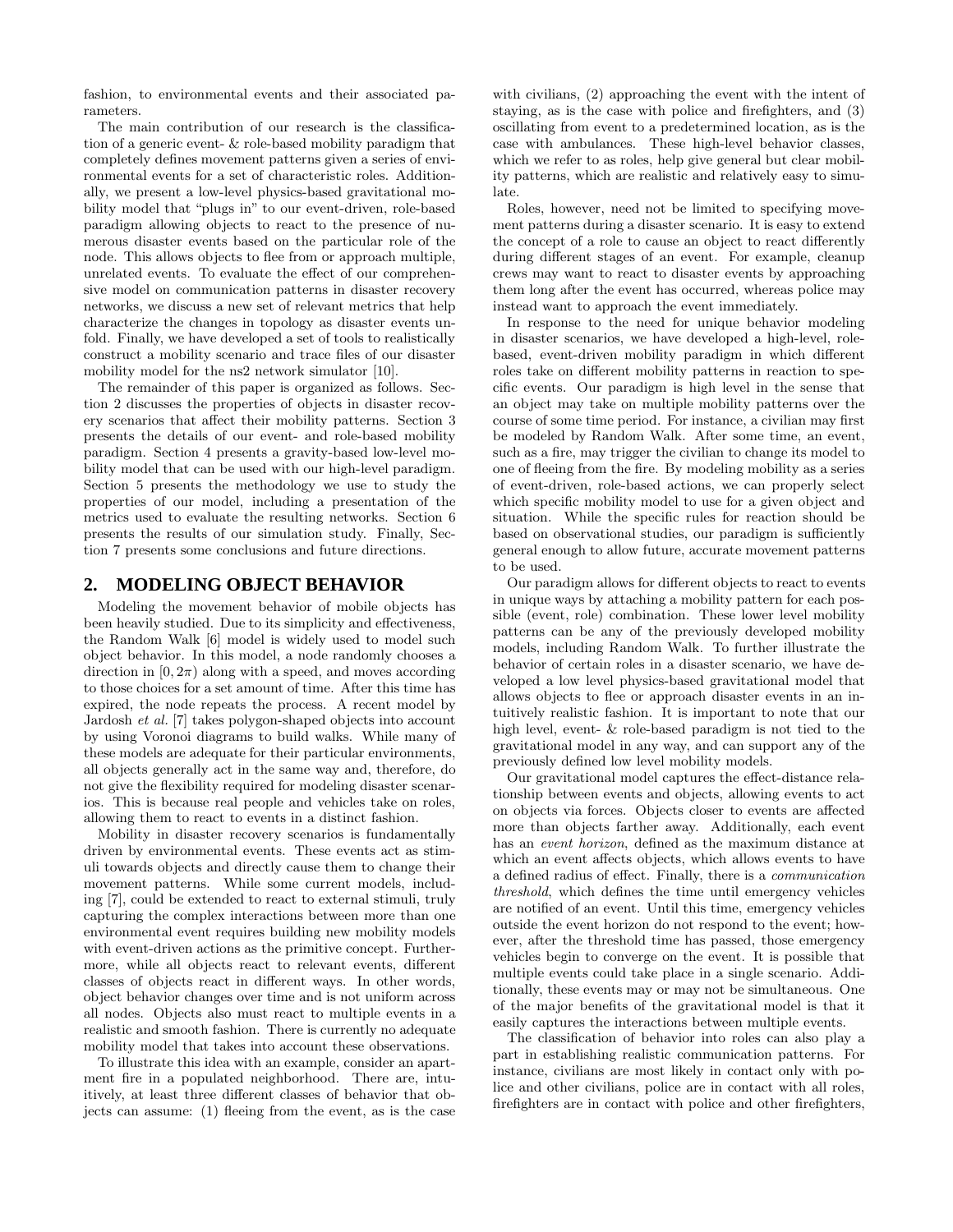and ambulances are in contact with police. These communication patterns, along with the mobility, can simplistically model an entire disaster scenario. For this paper, however, we concentrate solely on modeling mobility,

# **3. DISASTER MOBILITY PARADIGM**

In this section, we formally describe our high-level mobility paradigm that incorporates external, environmental events along with role-based reaction. By partitioning objects into roles, which define their reactions to events, our paradigm can realistically obtain a set of (role, event, action) triples that define the overall movement patterns of objects in disaster recovery scenarios. A single triple can be read as follows: "Role  $r$  reacts to event  $e$  by taking action a". Then, by instantiating the triples with the characteristics for different agents operating in a disaster scenario, a mobility pattern can be generated for the scene.

Three entities, and their relationships to one another, help define our high level mobility paradigm: objects, roles, and events. Objects are nodes in the system that provide movement and communication. Each object assumes a role, or set of roles, that indicate what movement pattern the object should assume in response to external stimuli. The specific areas of interest that provide external stimuli to objects are referred to as *events*. The event-based response a role dictates to an object is an action, which is generally a low-level mobility model, such as Random Walk or the gravitational model presented in Section 4.1.

We now elaborate on these three entities and their relationships to one another.

Objects are the critical components of the scenario, including people, buildings, and vehicles, and are defined by the following parameters:

- Location: The  $(x,y,z)$  location of the object.
- Role: The role, or set of roles, associated with the object.
- Velocity: The current velocity of the object (in vector form).

Roles dictate how objects react to events. We define four main categories of roles, although it is possible to define any number of them. First, the repelling category causes objects to be repelled from events. The low-level mobility models that support this role should allow objects to move away from events in a realistic and easy-to-use fashion. The most common use of this role is to model normal civilians in a disaster scenario. An attribute of this role is curiosity, which dictates how likely it is for an object to stop at the event horizon, simulating curious on-lookers. Second, the *attrac*tion role causes objects to converge on events. Low-level mobility models that support this role should cause objects to quickly approach an event or events. Common uses of this role are to model police and firefighters. Third, the *oscil*lating role models objects that first approach an event and then, upon reaching the event, travel immediately to a predefined location. This movement pattern is then repeated continuously. Low-level mobility models that support this role should allow this action to be as realistic as possible. One use of this role is to model an emergency response system in which ambulances oscillate between the event and a hospital. Finally, the immobile role models any object that remains stationary for the duration of the simulation or until the object takes on a new role. This role can be supported by the lack of a low-level mobility model, since it does not perform any movement. This role is useful to model both naturally static objects, such as hospitals, as well as event-caused immobility.

We anticipate that the default action dictated by many roles is Random Walk, since it simply models motion when movement patterns are unknown or seem random. It is important to note, however, that any mobility pattern, such as one that accounts for navigating around buildings or objects, can be used.

Events act as the stimuli for mobility changes in the scenario. In a real disaster scenario, an object's proximity to an event is a major factor in how it reacts. Therefore, it is important to clearly mark distinct areas of an event. Our paradigm captures this type of behavior by defining the Disaster Radius, the Event Horizon, and the Relevant Radius. Reaction to an event is also dependent on time, which is modeled by the Start Time and the Radio Contact Time. The following defines the full set of parameters for an event.

- Location: The (x,y,z) location of the event.
- Start Time: Time when the event occurs.
- End Time: Time when the event ends.
- Radio Contact Time: Time when radio contact outside of the event horizon occurs.
- Disaster Radius: Area inside which all objects become immobile.
- Event Horizon: Area inside which all objects react to the event, even before radio contact occurs.
- Relevant Radius: Area inside which objects, based on their role, react to the event after radio contact occurs, assuming they are not already reacting. Some roles, such as the civilian role, may not react when inside this radius but outside the event horizon.
- Intensity: A numeric representation of the event's current intensity.

# **4. A DISASTER MOBILITY MODEL**

With the high-level disaster mobility paradigm formalized, we now describe a disaster mobility model that we believe intuitively models simple disaster scenarios. For implementation purposes, we have made some simplifying assumptions. First, we assume events are stationary, have a constant intensity, and, after their start, persist for the remainder of the simulation. Furthermore, objects assume a single initial role and do not change it for the duration of the simulation, unless changing to the immobile role. Finally, all roles except the Immobile role default to the Random Walk action. At the end of this section, we discuss how to capture events that are mobile and change intensity, as well as events that are not best represented by a single point.

#### **4.1 Gravitational Model**

Intuitively, many roles react to disaster events by either fleeing from or approaching them. To model these actions in the presence of multiple events, we use a physics-based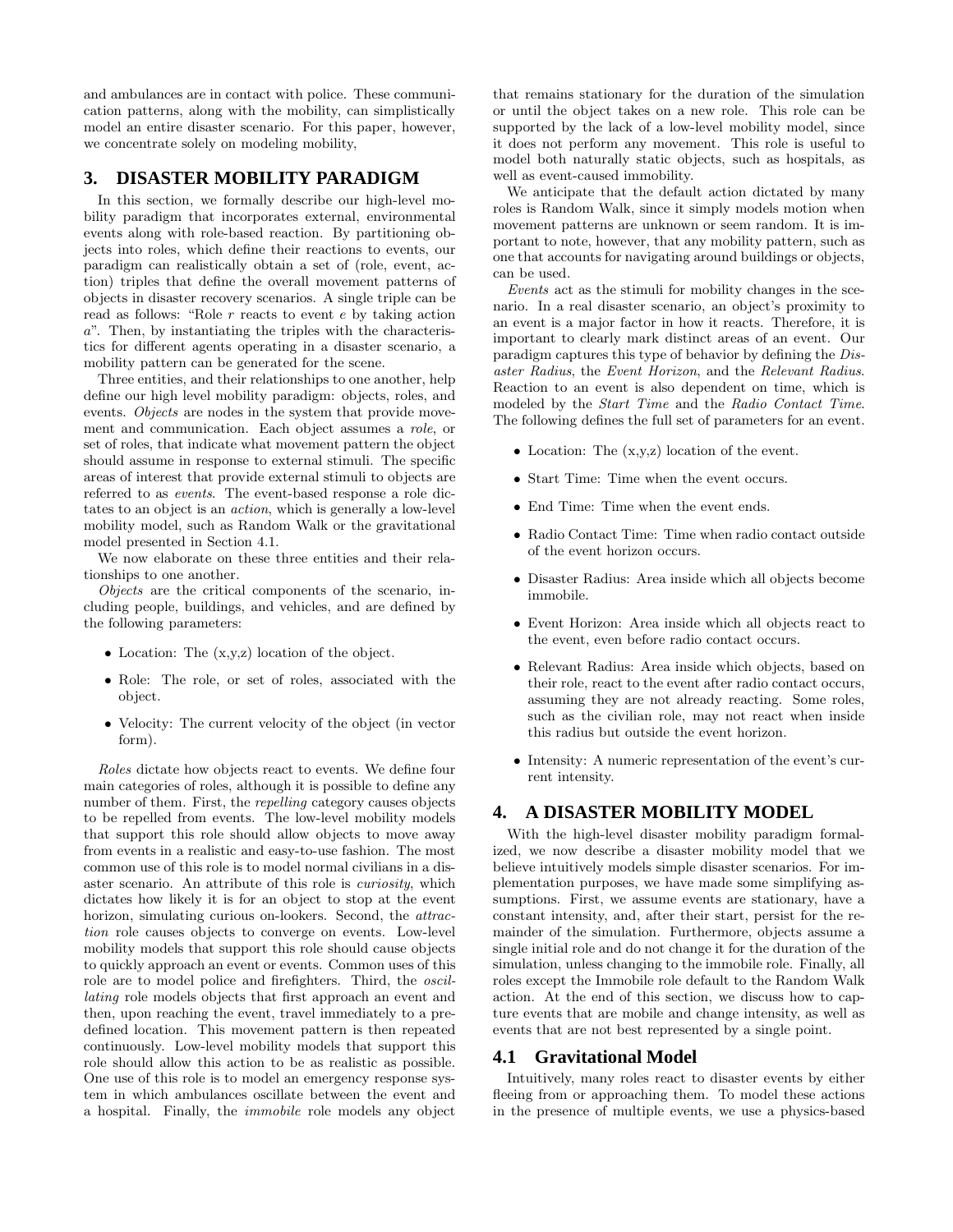gravitational model to define the "Flee" and "Approach" actions. Gravitation has been used to model group mobility dynamics, particularly in [14], but not event-based mobility. We designed this model based on the observation that objects, in general, either gravitate towards or away from disaster events.

Physics states that the gravitational force between two objects with masses  $m_1$  and  $m_2$  at a distance d from each other is:

$$
F = \frac{G \cdot m_1 \cdot m_2}{d^2}
$$

where  $G$  is the gravitational constant. The total resulting vector force on an object in the vicinity of multiple objects is calculated by the vector sum of all forces on the object. The resulting force directly affects the object's acceleration.

We borrow the concepts of gravity and force from physics to model the *flee* and *approach* actions. By letting  $m_2$  be the "mass" of a given event, and assuming  $m_1$  is negligible, the force on an object by that event can be described as  $F = I/d^2$ , where I, the intensity, encompasses G and  $m_2$ . Mobile objects can then be repelled or attracted to events (or multiple events) by assigning a particular intensity to every event.

To calculate the motion trajectories of objects as a result of multiple forces, we sway from physics slightly to allow for a more intuitively realistic movement pattern. Physics states that forces directly affect an object's acceleration. However, humans are more concerned with maintaining a particular velocity at a given time than maintaining a particular acceleration. We generally do not maintain a constant acceleration, but rather accelerate quickly to a desired velocity and then hold an acceleration of zero. Therefore, it is intuitively more correct to say that humans will adjust their speed, not their *acceleration*, according to how far they are from a disaster event (of course, they will adjust their acceleration to obtain that speed, but only for a short period of time). Therefore, in our gravitational model, forces act directly on velocity, not acceleration, to account for this phenomenon. The benefit of taking a gravitational-based approach to model mobility is that it allows the reaction of objects to be intuitive and easy to compute computed for multiple, unsynchonized, dynamic events.

#### **4.2 Disaster Model**

Let  $M$  be the set of (role, event, action) triples that define our mobility model.  $\dot{M}$  is populated by adding triples to cover all components or the desired scenario. All mobile nodes initially start using the Random Walk Model to either walk or drive, with speeds appropriately bounded. Formally, there are a set of initial (role, event, action) triples for each role as follows:

 $\{(r, No Event, Random Walk): r \in R\},\$ 

where  $R$  is the set of all possible roles. The "No Event" event is simply the default event every role assumes when there are no relevant events in the network.

If a disaster event occurs, two areas are immediately formed. The first area is ground-zero, as defined by the disaster area parameter, within which objects are immediately immobilized. We model this by simply immobilizing all nodes within a set radius of the disaster event. We formally model this by the inclusion of the following triples into  $M$ :

```
\{(r, DE1 - At Ground-Zero, Switch to Immobile): r \in R\}
```
The "DE1 - At Ground-Zero" event is a disaster event (with the label "DE1" representing disaster event  $\#1$ ) that has occurred when the object was within the disaster radius of the event. Once an object is immobile, it stays immobile for the remainder of the simulation. To accomplish this, the action "Switch to Immobile" instructs the object to immediately switch roles to the "Immobile" role. This role is defined in  $M$  as follows:

#### (Immobile, No Event, Stay Still)

It is important to note that this should be the only entry for the immobile role, since it should always default to staying still. Static objects, such as a hospital, are also assigned the immobile role.

The second area is defined by the event horizon. All objects within the event horizon react to the event by either gravitating towards it or fleeing from it, at a speed dependent on the object's proximity to the event. The inclusion of a set of triples into M formally models this phenomenon. For instance, the following triples define the area within the event horizon for a simple disaster scenario:

(Civilian, DE1 - In Event Horizon, Flee) (Police, DE1 - In Event Horizon, Approach) (Firefighter, DE1 - In Event Horizon, Approach) (Ambulance, DE1 - In Event Horizon, Oscillate)

The event "DE1 - In Event Horizon" event refers to the situation that the object is within the event horizon radius of a disaster event. Notice that while all the events beginning with "DE1" are technically the same event, to incorporate proximity into the action taken by a role, we break the event into multiple areas (or regions), in which roles reacting to the same event may respond differently based on which area of the event they are in.

After the radio contact time of the event expires, the relevant radius of the event is formed. Roles with radio contact in this region, but outside the event horizon, should react to the event. Continuing from the previous example, the following tuples in  $M$  formally define this area:

(Police, DE1 - In Relevant Radius, Approach)

(Firefighter, DE1 - In Relevant Radius, Approach)

(Ambulance, DE1 - In Relevant Radius, Oscillate)

An object may have multiple applicable triples at any given instance. This would occur, for example, if a civilian were in the radii of two different events. Our gravitational model easily accommodates scenarios of this type.

It is possible to extend our model to account for events of different shapes and sizes, as well as mobile events. Currently, events provide forces from a central point within the event, and have different radii that allow for a circular (or spherical) shape. Elongated event shapes, such as floods, can be simulated by placing multiple events close to each other at varying intensities. Furthermore, there is nothing prohibiting the changing of intensity or location of an event, as forces can be quickly recomputed at every object's location based only on current information. The natural memoryless computation of forces allows for highly dynamic events.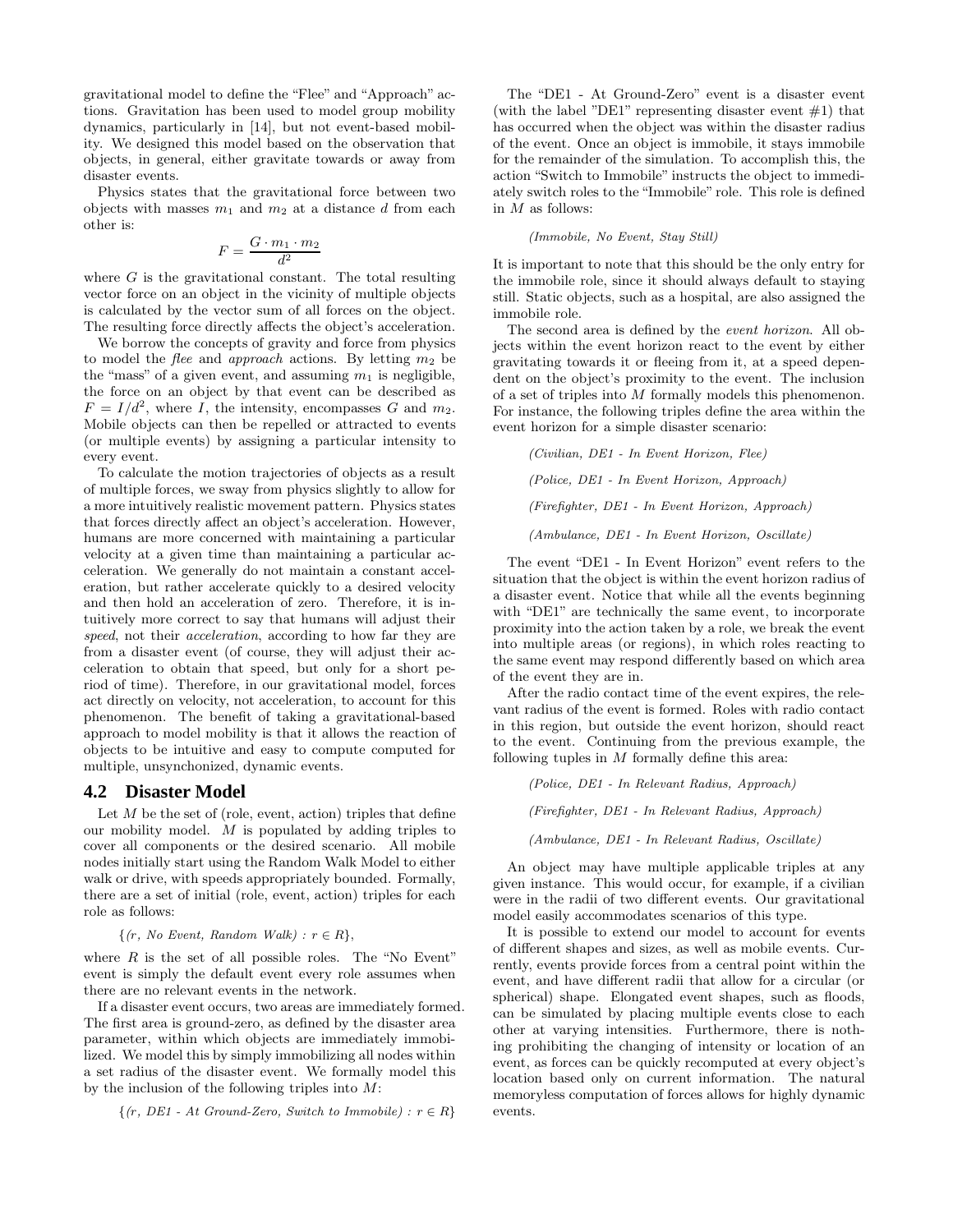## **5. ANALYZING MOBILITY MODELS**

The benefits of an effective mobility model come from its ability to capture and expose the characteristics of the network and the behavior of nodes in the network. This information can then be used by network designers to understand how to design protocols that are suitable for the specific scenarios. In this section, we first discuss the metrics necessary to describe network behavior in disaster scenarios. Although most evaluations focus on simple network characteristics, such as node density and path length, the unique behavior of nodes in a disaster scenario results in more interesting network conditions that require us to look at more complex parameters, such as average node density and partitioning. We then present a set of tools that we implemented to generate ns2 mobility scenario files. In the next section, we present our evaluation of a number of these metrics using our tools.

#### **5.1 Metrics**

When discussing mobility models, it is important to understand how a model affects different topological network metrics. Two standard metrics are average node density and average path length. Average node density, as defined by the average number of neighbors per node, can be used to help characterize the potential connectivity of a network, since a network with low density will likely be partitioned. Average path length, as defined by the average number of hops from source to destination, captures the distance between sources and destinations. However, due to the highly dynamic nature of networks under disaster scenarios, it is important to not only consider these metrics but also those that show how the structure of the network progresses over time. For an event-driven, role-based mobility model, the following network parameters highlight how the network is changing over time.

- Partitioning over Time: The average path length metric is meaningless when the graph is partitioned, which is likely in many disaster scenarios. Therefore, tracking whether or not the graph is partitioned is critical to understanding the flux in network topology.
- Clustering Coefficient over Time: The clustering coefficient of a particular node is the number of that node's neighbors that are connected to each other divided by the total possible links between them [15]. The higher the value of this metric, the more clustered the graph is.
- Average Node Density over Time: Although node density is an important metric, in an event-driven mobility model, it is important to capture how density changes in reaction to different events, which indicates churn.
- Maximum Node Density over Time: Maximum node density gives insight into the potential cluster sizes, which can provide insight into potential bottlenecks. Although it would be useful to track actual cluster sizes, maximum node density provides a much cheaper, though quite effective, heuristic.
- Variance of Node Density over Time: Since some parts of the network may be more stable than others, the variance in node density gives insight into the amount of variance in cluster sizes as a result of different events.

#### **5.2 Tools**

To evaluate the impact of our model on the metrics described above, we have implemented two tools for the ns2 simulator. The first tool is a parameters file generator that creates a properly formatted parameters file appropriately choosing random values when necessary. This tool prompts the user for the following input: size of the network (in terms of meters squared), number of civilians, number of ambulances, and number of police. Since both the police and firefighter roles are similar, we have chosen to omit firefighters and simply add more police to simulate firefighters. However, it is quite simple to include firefighters, or other responders, and give them appropriate behaviors. The output parameters file contains the following information:

- Grid size and simulation runtime
- Randomized coordinates for all objects and events, and coordinates for four hospitals located at the corners of the grid
- Minimum and maximum speeds for objects
- Percentage of curious civilians
- Random Walk parameters
- Randomized trigger times and radio contact times for four events
- Randomized intensities for events, which determine radii for event horizons and damage zones

The specific parameters generated for the experiments in this paper are detailed in Section 6.1. For any given input, this tool produces unique output since many parameters are randomly chosen. Usage for this tool is as follows:

#### Usage:  $paramGen > paramFile.$

The second tool is our main event-driven simulator. This tool accepts as input the parameters file generated by the first tool and runs a complete simulation with knowledge of Random Walk and our physics-based gravitational model. It is important to note, however, that any mobility model can be plugged into the tool in place of Random Walk and/or the gravitational model. The output of this tool is an ns2 compatible mobility trace file that gives the current velocity and destination of every object at every second in the simulation. All of the mobility model logic is performed in this tool. For any given input, the output of this tool again produces unique output, since Random Walks performed by objects not reacting to events may differ from one simulation to the next. Usage for this tool is as follows:

#### Usage: disasterSim  $\lceil -d \rceil <$  paramFile > nsMobilityTrace.

The -d flag, when passed, displays each individual step of the simulation via "ASCII art" to the console. This is printed to standard error, so it is not written to the nsMobilityTrace file.

Both of these tools are open source and will be available for download at our website.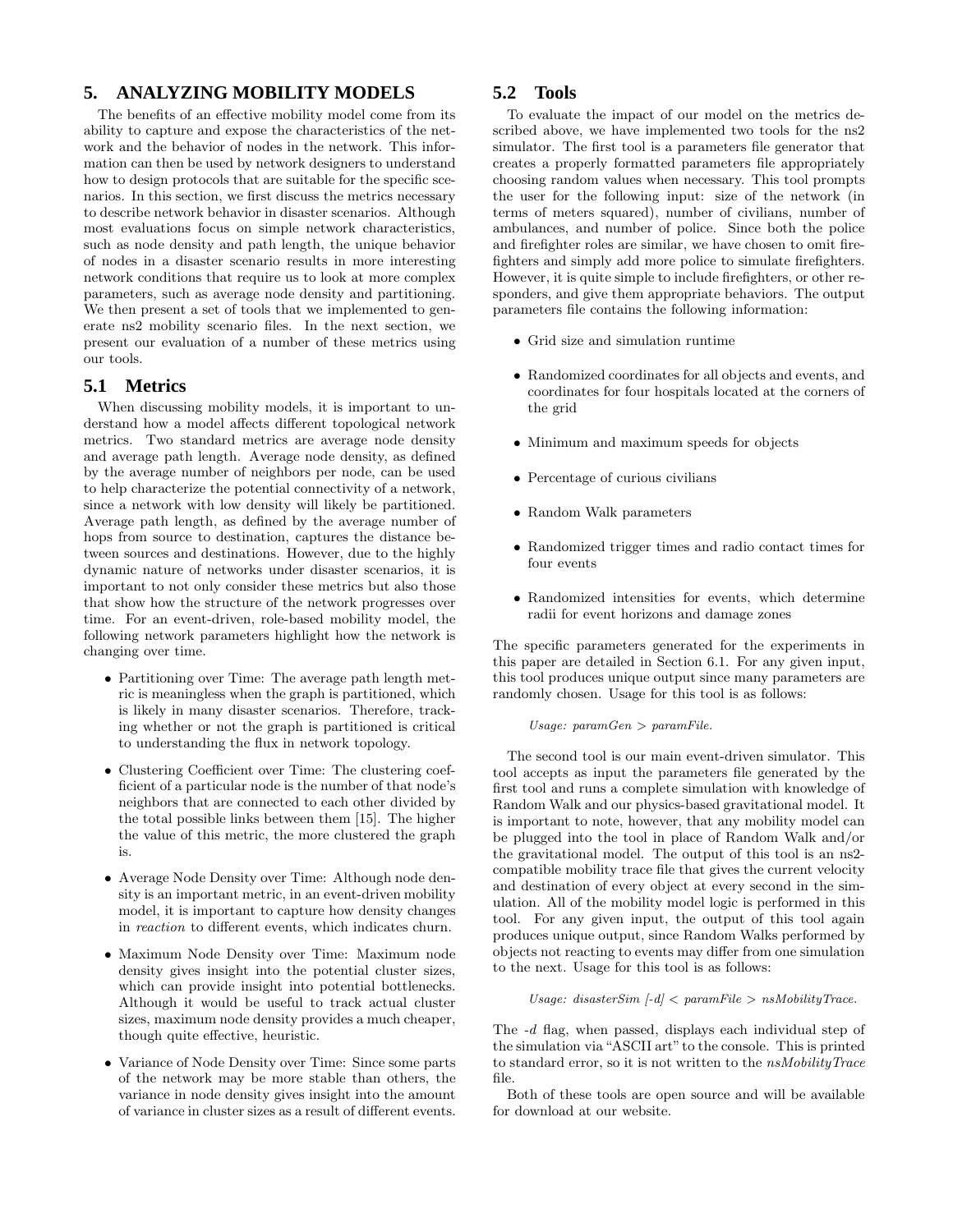

Figure 1: Network snapshots at time 0, 200, 400, and 1400 seconds

## **6. SIMULATION RESULTS & ANALYSIS**

To analyze the difference in network topology changes generated by our disaster recovery mobility model, we generated numerous topologies and ran simulations with them using ns2. Using the same initial setups, in terms of node placement and numbers, we ran the simulations using the Random Walk model for comparison. In this section, we present results from 10 different sets of simulations, each with its own group of both deterministically and randomly chosen parameters. Each of the metrics presented in Section 5.1 are evaluated for each of the resulting sets of trace files. Sufficient numbers of experiments were run to minimize the 95% confidence interval.

For this paper, we were only interested in the mobility patterns of objects in a disaster scenario and the topological affects the patterns have on the network graph. Therefore, we did not simulate communication between nodes. However, we did specify the communication range to be 150 meters to obtain information about links in the network.

#### **6.1 Simulation Parameters**

The simulation time runs from 0 to 1500 seconds with a grid size of  $1000 \text{ m}^2$ . The communication range of every node is 150 m to simulate an urban environment. There are 75 civilians, 10 ambulances, and 15 police each randomly located. A total of 90% of civilians, randomly chosen, are considered curious, meaning they stop at event horizons to look at the event. Furthermore, we have chosen a minimum and maximum speed of 1 m/s and 4 m/s respectively for civilians, and 17 m/s and 20 m/s for ambulances and police. All Random Walks are done for 30 seconds.

Four events are randomly placed on the grid. The first event occurs randomly between 100 and 200 seconds, the second between 125 and 225 seconds, the third between 150 and 250 seconds, and the fourth between 175 and 275 seconds. Radio contact for a specific event occurs randomly between 40 to 80 seconds after the event has occurred. The intensity of events are randomly chosen between  $10000 \text{ m}^3/\text{s}$ and 20000  $\mathrm{m}^3/\mathrm{s}$ . The event horizon for each event is 2% of the intensity and the damage radius is 0.1% of the intensity.

We choose high intensity events to easily illuminate the differences between the topology of our model versus the topology of the Random Walk model. We also choose to include hospitals as stationary objects, since they will most likely participate in communication with other objects (particularly ambulances and police). Therefore, there are a total of 104 objects in the system, 4 being immobile from the beginning. Furthermore, we assumed that radio contact for all events reached ambulance and police regardless of where

they were. In other words, all responders are in either CB or cellular radio contact at all times, meaning that the relevant radius for each event is set large enough to encompass the entire grid.

The model we present contains a large parameter space. This is due to not knowing how the different parameters affect communication and routing in disaster events. As future work, we plan to explore the effects of these parameters and simplify the mobility model based on those findings.

## **6.2 Snapshot of Topology Change**

Figure 1 shows a series of four snapshots during one simulation run of our disaster mobility model. The first box shows the state of the network at the start of the simulation. Object location at this point is random, except for the 4 hospitals located at each corner of the grid. The second box shows the state of the network 200 seconds into the simulation. At this time, some events have triggered but radio contact for many has not occurred. Only objects within the event horizon have reacted at this time. The third box shows the state of the network 400 seconds into the simulation. By this time, all events have been triggered and radio-contact has been made. All emergency response objects (police and ambulances) and civilians within the event horizon have reacted to the event. It is now possible to see some of the different roles active in the system, simply by visually observing their locations. The fourth box shows the state of the network 1400 seconds into the simulation. By this time, most metrics have come close to convergence and mobility is noticeable only by ambulances and civilians who have not approached the event horizon. Civilians who are not curious and have left the event horizon are mobile again.

A clear topological difference between the disaster mobility model and Random Walk is primarily due to the clustering of objects around the event horizon. This separates the graph into three primary areas: (1) areas inside event horizons, (2) areas at or near event horizons, (3) areas outside of event horizons. The first area is very sparse since all civilians able to move leave the scene. Almost all of the concentration is in the "damage radius", since emergency response workers immediately move towards that zone. The only interaction between that zone and the event horizon are the oscillators when they pass through the event horizon. The second area is very dense since all of the civilians inside the event horizon gravitate towards its edge and civilians that happen to stumble into the event horizon stay there. The third area contains objects who are performing random walks and have not been notified of the event. As the simulation continuously runs, the third area should slowly lose objects to the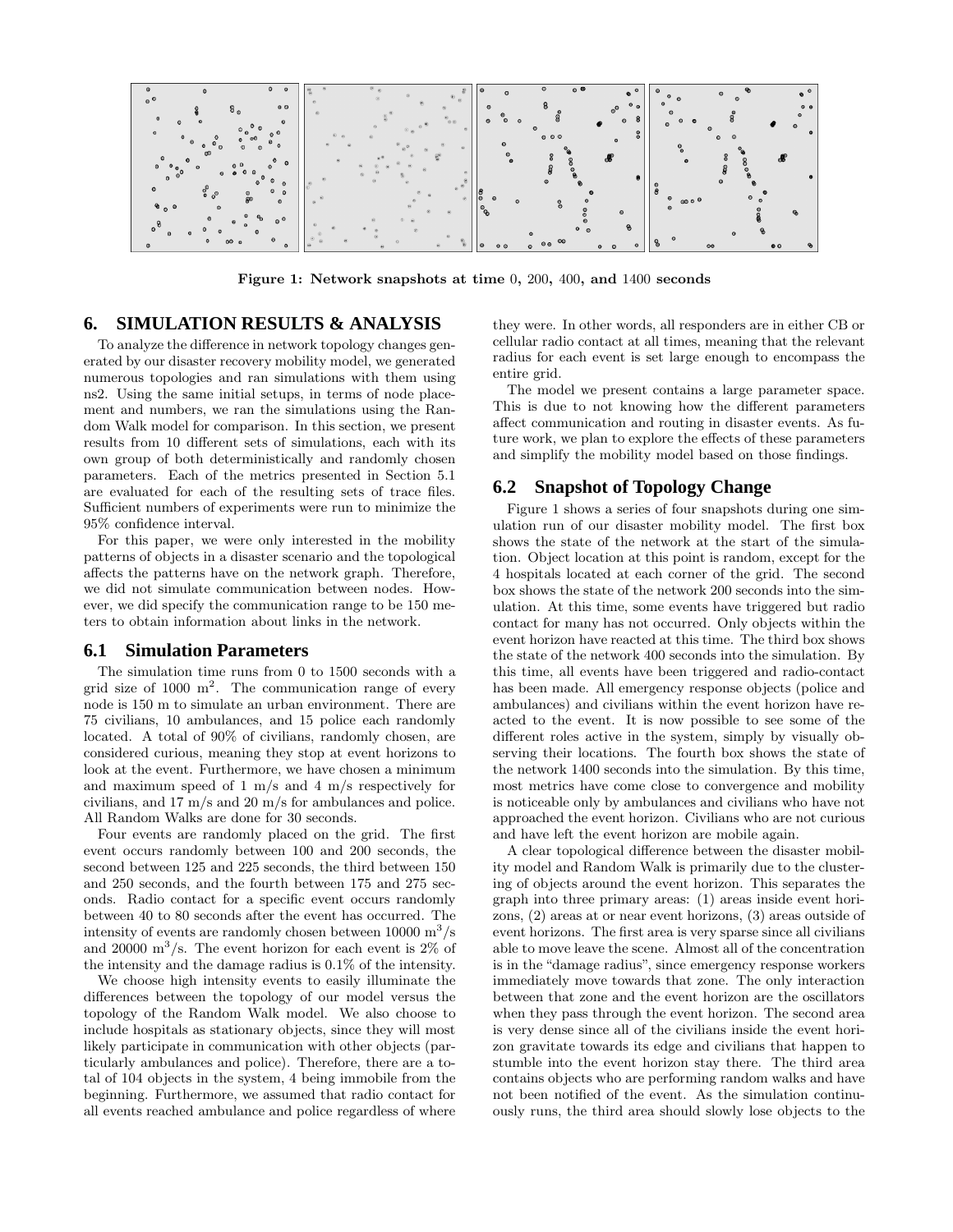

Figure 2: Average node density



 0 0.05 0.1 0.15 0.2 0.25 0 200 400 600 800 1000 1200 1400 Node density variance Simulation time (s)

Disaster Mobility Model Random Walk

Figure 3: Maximum node density

Figure 4: Variance of node density

second area since they randomly hit the event horizon.

This series of snapshots clearly shows the location of events and the formation of crowds of people around the event horizon. It also illustrates the behavior of ambulances going to and from events and hospitals. We would expect very similar results in a real disaster scenario, further confirming our implementation.

#### **6.3 Metric Evaluation**

Figures 2 through 6 clearly show the event-driven response of the metrics around the time of the events. Between 0 and 100 seconds, the data sets are similar for all metrics, as expected. Between 100 and 355 seconds, during the triggering of events and radio contact time, a clear divergence between the disaster mobility model and Random Walk model is readily seen as the topology of the event-driven simulation starts to take form.

Figure 2 shows the average node density of the network as time progresses. The average node density in the disaster mobility model increases in response to events. This is due to the gathering of nodes around the event horizon, forcing them into a smaller area than before. An interesting observation is that the size and frequency of the oscillations in average node density become both smaller and less frequent in the disaster mobility model as time progresses. This is due to the topological convergence of the disaster mobility model that does not occur in Random Walk. The difference in average node density between the disaster mobility model and Random Walk is important because it gives overall information as to how many neighbors a node can expect to have at a given time and so provides hints about network connectivity.

Figure 3 shows the maximum node density between the two data sets as time progresses. The maximum node density quickly increases in response to the events. There are two highly-clustered areas for each event in the system, the area inside of the damage radius and the event horizon. The jump in maximum node density is due to the quick response by the police to the event, increasing the node density of nodes at the damage radius. After this, the maximum node density remains relatively constant from around 500 to 900 seconds, as the maximum density around the event horizon starts to catch up to the maximum density around the damage radius. At around 900 seconds, the maximum density starts to increase as the maximum density of the event horizon increases. The diminishing of high-frequency oscillations as time progresses is, again, due to the convergence of the disaster mobility model not found in Random Walk.

Figure 4 shows the variance of node density as the sim-



 0.3 0.35 0.4

Figure 5: Clustering coefficient

ulation progresses in time. The variance of node density clearly increases as events are triggered. This is because many nodes have either a fairly small node density (if they are being partitioned or close to partition in the graph), or a high density (if they are clustered at the event horizon or damage radius). It is interesting to note that the high-frequency oscillations do not seem to diminish as time progresses. This is likely due to both the Random Walk civilians and the ambulances oscillating between hospitals and events.

Figure 5 shows the clustering coefficient in the network as the simulation progresses in time. The clustering coefficient of a node  $i$  is defined as:

$$
C_i = \frac{2 |\{e_{jk}\}|}{k_i (k_i - 1)} : v_j, v_k \in N_i, e_{jk} \in E,
$$

where  $N_i$  are the neighbors of i, E is the set of edges in the graph, and  $k_i$  is the degree of node i [15] (this definition assumes an undirected graph). This gives a general indication of how well a node's neighbors know each other, which in turn gives insight into how clustered the network is. We define the clustering coefficient of a node with degree less than 2 to be 0. The average graph clustering coefficient increases sharply in response to the events. This is again due to clustering around the event horizon and damage radius for each event. As before, the diminishing of high-frequency oscillations is apparent.

At any given time, a graph is either partitioned or not. If it is, we say it has a "partition value" of 1. If not, it has a "partition value" of 0. For each data point, we have averaged the partition value of each of the 10 simulations. Figure 6 shows that the average partition value in the disaster mo-